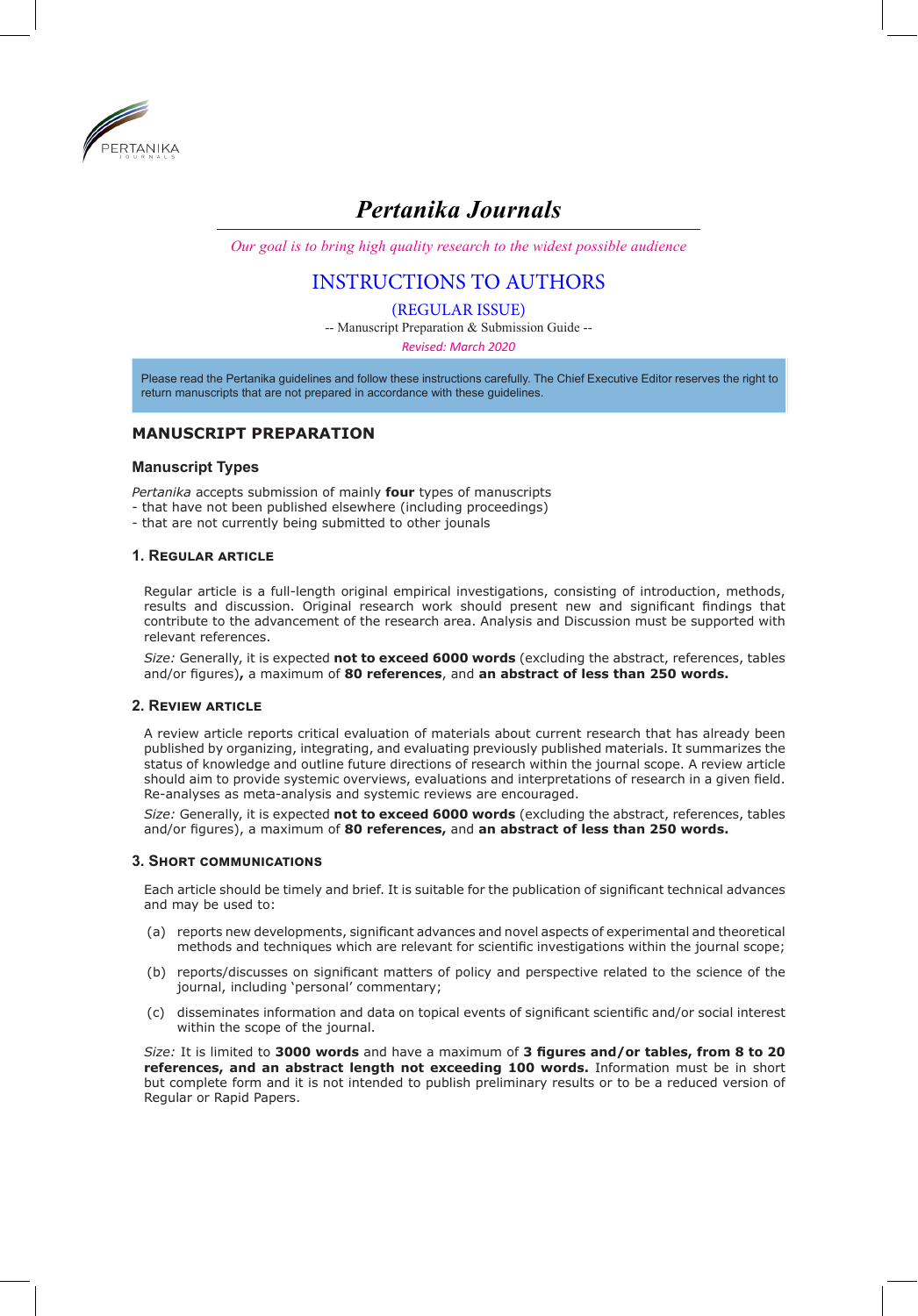

#### **4. Others**

Brief reports, case studies, comments, concept papers, letters to the editor, and replies on previously published articles may be considered.

#### **Language Accuracy**

Pertanika **emphasizes** on the linguistic accuracy of every manuscript published. Articles must be in **English** and they must be competently written and presented in clear and concise grammatical English. Contributors are strongly advised to have the manuscript checked by a colleague with ample experience in writing English manuscripts or a competent English language editor.

Author(s) **may be required to provide a certificate** confirming that their manuscripts have been adequately edited. **All editing costs must be borne by the author(s)**.

Linguistically hopeless manuscripts will be rejected straightaway (e.g., when the language is so poor that one cannot be sure of what the authors really mean). This process, taken by authors before submission, will greatly facilitate reviewing, and thus publication.

#### **MANUSCRIPT FORMAT**

The paper should be submitted in one column format with at least 4cm margins and 1.5 line spacing throughout. Authors are advised to use Times New Roman 12-point font and *MS Word* format.

#### *1. Manuscript Structure*

Manuscripts in general should be organised in the following order:

#### • **Page 1:** *Running title*

This page should **only** contain the running title of your paper. The running title is an abbreviated title used as the running head on every page of the manuscript. The running title **should not exceed 60 characters, counting letters and spaces.**

#### • **Page 2:** *Author(s) and Corresponding author's information*

**General information:** This page should contain the **full title** of your paper **not exceeding 25 words**, with name(s) of all the authors, institutions and corresponding author's name, institution and full address (Street address, telephone number (including extension), hand phone number, and e-mail address) for editorial correspondence. **The corresponding author must be clearly indicated with "\*".**

**Authors' name:** The names of the authors should be named **in full without academic titles.** For Asian (Chinese, Korean, Japanese, Vietnamese), please write first name and middle name before surname (family name). The last name in the sequence is considered the surname.

**Authors' addresses:** Multiple authors with different addresses must indicate their respective addresses separately by superscript numbers.

**Tables / figures list:** A **list** of number of **black and white / colour figures and tables** should also be indicated on this page. See *"5. Figures & Photographs"* for details.

*Example (page 2):* 

#### *In vivo* **Fecundity Evaluation of** *Phaleria macrocarpa* **Extract Supplementation in Male Adult Rats**

#### *Sui Sien Leong1\* and Mohamad Aziz Dollah2*

*1Department of Animal Sciences and Fishery, Universiti Putra Malaysia, 97008 Bintulu, Sarawak, Malaysia* 

*2Department of Biomedical Sciences, Universiti Putra Malaysia, 43400 Serdang, Malaysia*

leongsuisien@upm.edu.my (Sui Sien Leong), Contact number azizdollah@gmail.com (Mohamad Aziz Dollah), Contact number *\*Corresponding author*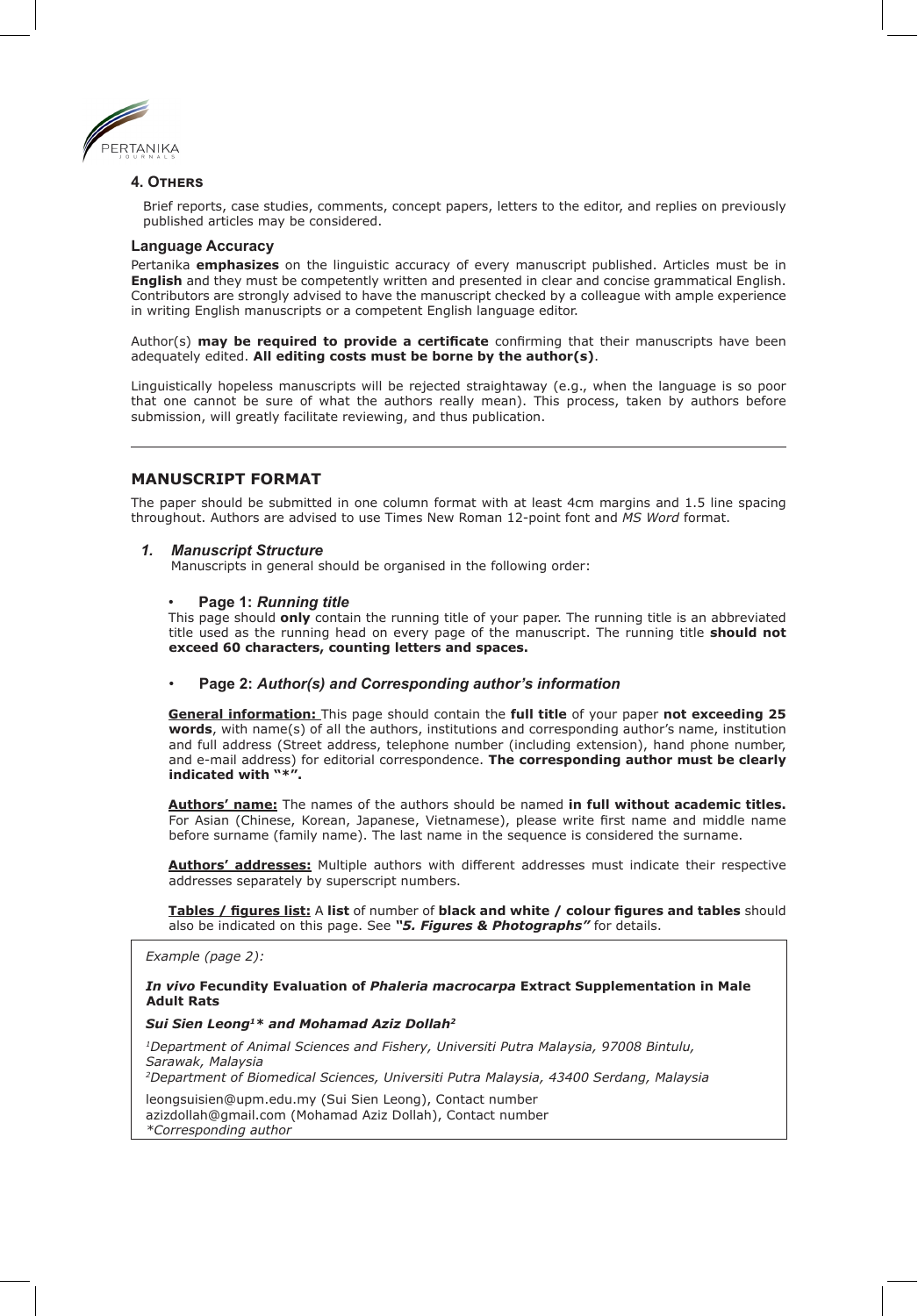

#### • **Page 3:** *Abstract*

This page should **repeat** the **full title** of your paper with only the **Abstract**, usually in one paragraph and **Keywords.** 

*Keywords:* **Not more than 8 keywords in alphabetical order** must be provided to describe the contents of the manuscript.

#### • **Page 4:** *Text*

A regular paper should be prepared with the headings *Introduction, Methods, Results and Discussions* in this order. The literature review maybe part of or separated from Introduction. A conclusion maybe embeded or separated from Results and Discussions.

| Title                                                                                                          | <b>MAKE YOUR ARTICLES AS CONCISE AS POSSIBLE</b>                                                                                                                                                                                                                                                                                                                                                                                                                                                                                   |
|----------------------------------------------------------------------------------------------------------------|------------------------------------------------------------------------------------------------------------------------------------------------------------------------------------------------------------------------------------------------------------------------------------------------------------------------------------------------------------------------------------------------------------------------------------------------------------------------------------------------------------------------------------|
| Abstract<br>Keywords<br>(IMRAD)<br>Introduction<br><b>Methods</b><br><b>Results</b>                            | Most scientific papers are prepared according to a format called IMRAD.<br>The term represents the first letters of the words Introduction, Materials<br>and Methods, Results, And, Discussion. It indicates a pattern or format<br>rather than a complete list of headings or components of research<br>papers; the missing parts of a paper are: Title, Authors, Keywords,<br>Abstract, Conclusions, and References. Additionally, some papers include                                                                           |
| And<br><b>Discussions</b><br>Conclusions<br><b>Acknowledgements</b><br><b>References</b><br>Supplementary data | <b>Acknowledgments and Appendices.</b><br>The Introduction explains the scope and objective of the study in the light<br>of current knowledge on the subject; the Materials and Methods<br>describes how the study was conducted; the Results section reports what<br>was found in the study; and the Discussion section explains meaning and<br>significance of the results and provides suggestions for future directions<br>of research. The manuscript must be prepared according to the Journal's<br>instructions to authors. |

#### *2. Levels of Heading*

| Level of heading | Format                                          |
|------------------|-------------------------------------------------|
| 1 <sup>st</sup>  | LEFT, BOLD, UPPERCASE                           |
| 2 <sub>nd</sub>  | Flush left, Bold, Capitalise each word          |
| <b>3rd</b>       | Bold, Capitalise each word, ending with.        |
| 4 <sup>th</sup>  | Bold italic, Capitalise each word, ending with. |

#### *3. Equations and Formulae*

These must be set up clearly and should be typed double spaced. Numbers identifying equations should be in square brackets and placed on the right margin of the text.

#### *4. Tables*

- All tables should be prepared in a form consistent with recent issues of Pertanika and should be numbered consecutively with Roman numerals (Table 1, Table 2).
- A brief title should be provided, which should be shown at the top of each table **(APA format):** Example: Table 1

 *PVY infected* Nicotiana tabacum *plants optical density in ELISA*

- Explanatory material should be given in the table legends and footnotes.
- Each table should be prepared on a new page, embedded in the manuscript.
- Authors are advised to keep backup files of all tables.

#### *\*\* Please submit all tables in Microsoft word format only - because tables submitted as image data cannot be edited for publication and are usually in low-resolution.*

#### *5. Figures & Photographs*

- Submit an **original** figure or photograph.
- Line drawings must be clear, with high black and white contrast.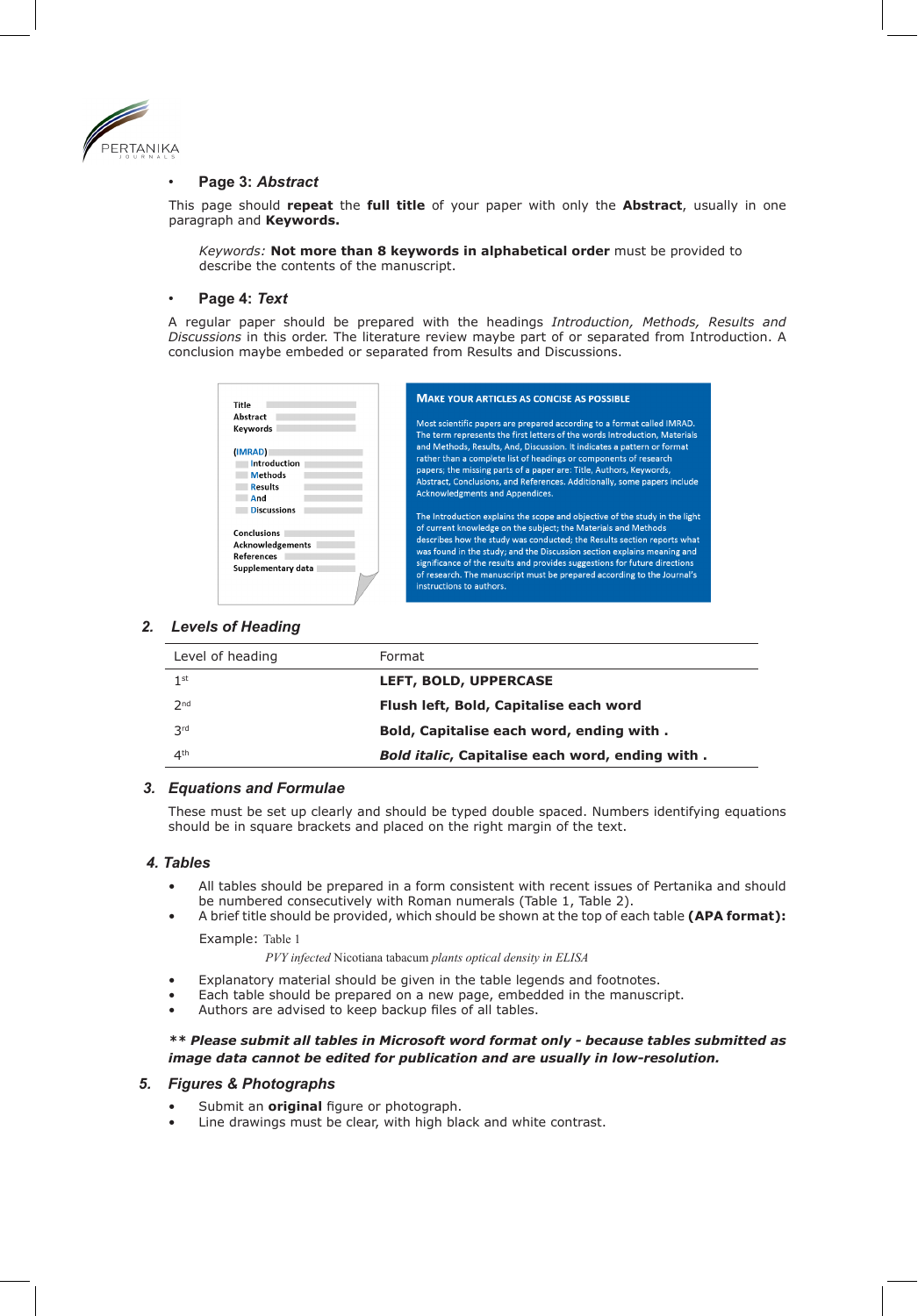

- Each figure or photograph should be prepared on a new page, embedded in the manuscript for reviewing to keep the file of the manuscript under 5 MB.
- These should be numbered consecutively with Roman numerals (Figure 1, Figure 2).
- Provide a brief title, which should be shown at the bottom of each table **(APA format):**

*Example: Figure 1.* PVY-infected *in vitro* callus of *Nicotiana tabacum*

- If a Figure has been previously published, acknowledge the original source and submit written permission form the copyright holder to reproduce the material.
- Authors are advised to keep backup files of all figures.

*\*\* Figures or photographs must also be submitted separately as TIFF, JPEG, because figures or photographs submitted in low-resolution embedded in the manuscript cannot be accepted for publication. For electronic figures, create your figures using applications that are capable of preparing high resolution TIFF files.*

#### *6. Acknowledgement*

Any individuals and entities who have contributed should be acknowloedged appropriately.

#### *7. References*

References begin on their own page and are listed in alphabetical order by the first author's last name. Only references cited within the text should be included. All references should be in 12-point font and double-spaced.

**NOTE**: When formatting your references, please follow the *Pertanika*-**APA-reference style** (6th Edition) *(refer to examples)*. Ensure that the references are strictly in the journal's prescribed style, failing which your article will **not be accepted for peer-review**. You may refer to the *Publication Manual of the American Psychological Association* for further details https://apastyle.apa.org/

Examples of reference style are given below:

| <b>Books</b>                                           | <b>Insertion in Text</b>                                                                          | <b>In Reference List</b>                                                                                                            |
|--------------------------------------------------------|---------------------------------------------------------------------------------------------------|-------------------------------------------------------------------------------------------------------------------------------------|
| Book with 1-2<br>authors                               | Information prominent' (the author's<br>name is within parentheses):                              | Cochrane, A. (2007). Understanding urban policy: A<br>critical approach. Malden, United States: Blackwell<br>Publishing.            |
|                                                        | (Cochrane, 2007)                                                                                  |                                                                                                                                     |
|                                                        | <b>Or</b>                                                                                         |                                                                                                                                     |
|                                                        | 'Author prominent' (the author's name is<br>outside the parentheses):                             |                                                                                                                                     |
|                                                        | Cochrane (2007)                                                                                   |                                                                                                                                     |
| Book with 3 or<br>more authors<br>(Pertanika's format) | For all in-text references, list only the firrst<br>author's family name and followed by 'et al.' | Seeley, R., VanPutte, C., Regan, J., & Russo, A.<br>(2011). Seeley's anatomy & physiology. New York,<br>United States: McGraw-Hill. |
|                                                        | Information prominent' (the author's<br>name is within parentheses):                              |                                                                                                                                     |
|                                                        | (Seeley et al., $2011$ )                                                                          |                                                                                                                                     |
|                                                        | <b>Or</b>                                                                                         |                                                                                                                                     |
|                                                        | 'Author prominent' (the author's name is<br>outside the parentheses):                             |                                                                                                                                     |
|                                                        | Seeley et al. (2011)                                                                              |                                                                                                                                     |

#### **Books**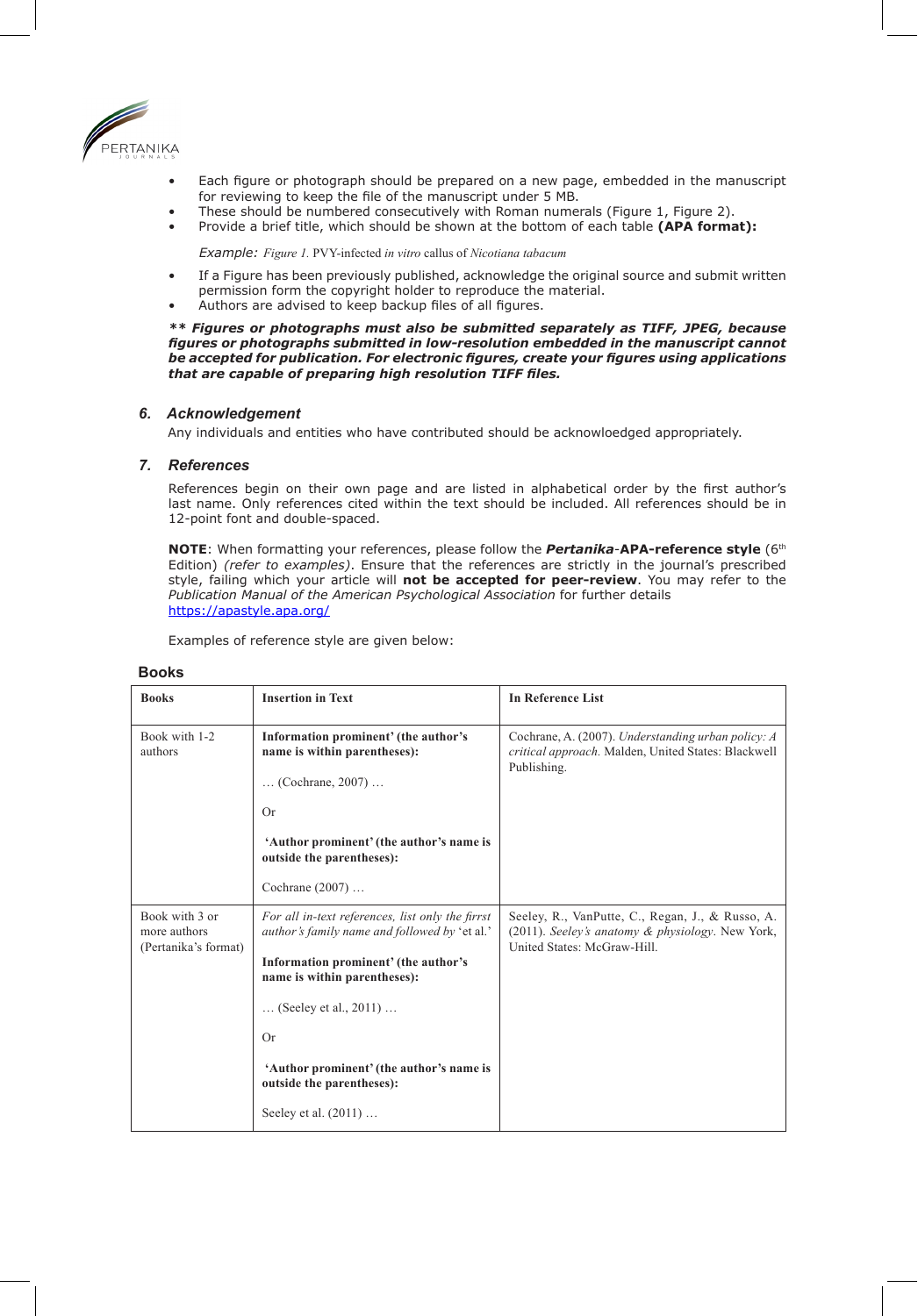

| <b>Books</b>                     | <b>Insertion in Text</b>                                                                                                                         | In Reference List                                                                                                                                                                                         |
|----------------------------------|--------------------------------------------------------------------------------------------------------------------------------------------------|-----------------------------------------------------------------------------------------------------------------------------------------------------------------------------------------------------------|
| Book with<br>6-7 authors         | For all in-text references, list only the firrst<br><i>author's family name and followed by 'et al.'</i><br>Information prominent' (the author's | Bulliet, R. W., Crossley, P. K., Headrick, D. R.,<br>Hirsch, S. W., Johnson, L. L., & Northrup, D. (2011).<br>The earth and its peoples: A global history (5th ed.).<br>Boston, United States: Wadsworth. |
|                                  | name is within parentheses):                                                                                                                     |                                                                                                                                                                                                           |
|                                  | (Bulliet et al., $2011$ )                                                                                                                        |                                                                                                                                                                                                           |
|                                  | Or                                                                                                                                               |                                                                                                                                                                                                           |
|                                  | 'Author prominent' (the author's name is<br>outside the parentheses):                                                                            |                                                                                                                                                                                                           |
|                                  | Bulliet et al. $(2011)$                                                                                                                          |                                                                                                                                                                                                           |
| Book with<br>more than 8 authors | For all in-text references, list only the first<br><i>author's family name and followed by 'et al.'</i>                                          | For books with eight or more authors, please follow<br>the guidelines for journal articles with eight or more<br>authors.                                                                                 |
|                                  | A recent study (Edge et al., 2011) concluded<br>that                                                                                             |                                                                                                                                                                                                           |
|                                  | Or                                                                                                                                               |                                                                                                                                                                                                           |
|                                  | Edge et al. $(2011)$ concluded that                                                                                                              |                                                                                                                                                                                                           |
| Chapter in edited<br>book        | Information prominent' (the author's<br>name is within parentheses):                                                                             | Richards, K. C. (1997). Views on globalization. In<br>H. L. Vivaldi (Ed.), Australia in a global world (pp.<br>29-43). Sydney, Australia: Century.                                                        |
|                                  | (Richards, 1997)                                                                                                                                 |                                                                                                                                                                                                           |
|                                  | Or                                                                                                                                               |                                                                                                                                                                                                           |
|                                  | 'Author prominent' (the author's name is<br>outside the parentheses):                                                                            |                                                                                                                                                                                                           |
|                                  | Richards (1997)                                                                                                                                  |                                                                                                                                                                                                           |
| e-book/online book               | Information prominent' (the author's<br>name is within parentheses):                                                                             | Niemann, S., Greenstein, D., & David, D. (2004).<br>Helping children who are deaf: Family and                                                                                                             |
|                                  | $\ldots$ (Niemann et al., 2004) $\ldots$                                                                                                         | community support for children who do not hear well.<br>Retrieved June 1, 2019, from http://www.hesperian.                                                                                                |
|                                  | Or                                                                                                                                               | org/publications_download_deaf.php                                                                                                                                                                        |
|                                  | 'Author prominent' (the author's name is<br>outside the parentheses):                                                                            | Schiraldi, G. R. (2001). The post-traumatic stess<br>disorder sourcebook: A guide to healing, recovery,                                                                                                   |
|                                  | Niemann (2004)                                                                                                                                   | and growth [Adobe Digital Editions version].<br>doi:10.1036/0071393722                                                                                                                                    |
| Editor                           | Information prominent' (the author's<br>name is within parentheses):                                                                             | Zairi, M. (Ed.). (1999). Best practice: Process<br>innovation management. Oxford, United Kingdom:                                                                                                         |
|                                  | (Zairi, 1999)                                                                                                                                    | Butterworth-Heinemann.                                                                                                                                                                                    |
|                                  | Or                                                                                                                                               |                                                                                                                                                                                                           |
|                                  | 'Author prominent' (the author's name is<br>outside the parentheses):                                                                            |                                                                                                                                                                                                           |
|                                  | Zairi (1999)                                                                                                                                     |                                                                                                                                                                                                           |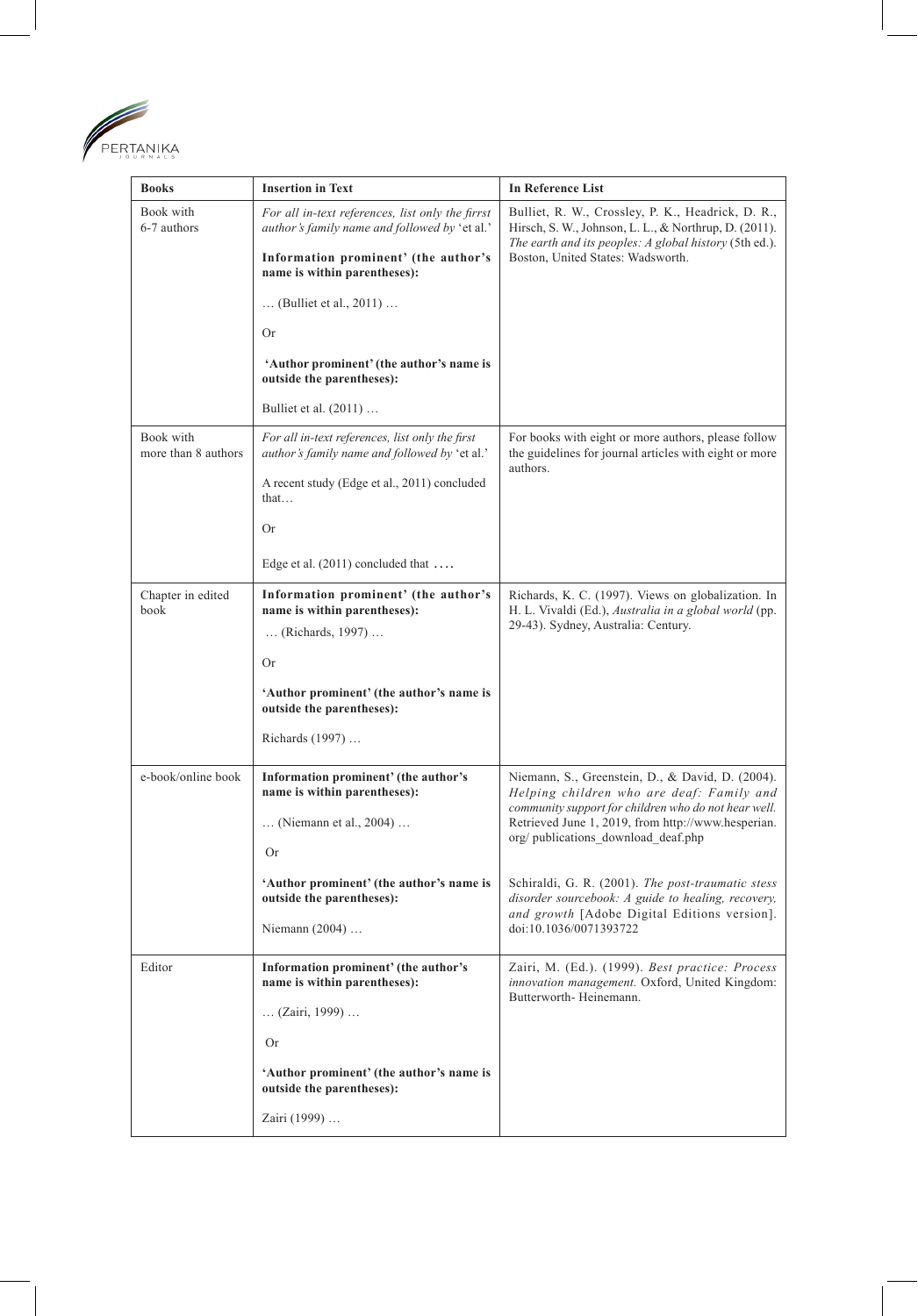

| <b>Books</b>                                                               | <b>Insertion in Text</b>                                                                                                           | In Reference List                                                                                                                                                                                                                                                       |
|----------------------------------------------------------------------------|------------------------------------------------------------------------------------------------------------------------------------|-------------------------------------------------------------------------------------------------------------------------------------------------------------------------------------------------------------------------------------------------------------------------|
| Several works by<br>same author in the<br>same year                        | Information prominent' (the author's<br>name is within parentheses):<br>(Fullan, 1996a, 1997b)<br>Or                               | Fullan, M. (1996a). Leadership for change. In<br>International handbook for educational leadership<br>and administration. New York, United States: Kluwer<br>Academic.<br>Fullan, M. (1996b). The new meaning of educational<br>change. London, United Kingdom: Casell. |
|                                                                            | 'Author prominent' (the author's name is<br>outside the parentheses):<br>Fullan (1996a, 1996b)                                     |                                                                                                                                                                                                                                                                         |
| Several authors,<br>different years<br>referred to<br>collectively in your | List sources alphabetically by family name<br>in the in-text reference in the order in<br>which they appear in the Reference List. | Carr, W., & Kemmis, S. (1986). Becoming critical:<br>Education knowledge and action research. London,<br>United Kingdom: Falmer Press.                                                                                                                                  |
| work                                                                       | The cyclical process (Carr & Kemmis, 1986;<br>Dick, $2000$ ) suggests                                                              | Dick, B. (2000). A beginner's guide to action<br>research. Retrieved June 1, 2019, from http://www.<br>scu.edu.au/schools/gcm/ar/arp/guide.html                                                                                                                         |

## **Journals**

| <b>Journals</b>                                                      | <b>Insertion in Text</b>                                                                                                                                                                                                                                                                                        | <b>In Reference List</b>                                                                                                                                                                                                                                            |
|----------------------------------------------------------------------|-----------------------------------------------------------------------------------------------------------------------------------------------------------------------------------------------------------------------------------------------------------------------------------------------------------------|---------------------------------------------------------------------------------------------------------------------------------------------------------------------------------------------------------------------------------------------------------------------|
| Journal article with<br>1-2 authors                                  | Information prominent' (the author's name<br>is within parentheses):<br>(Kramer & Bloggs, 2002)<br><b>Or</b><br>'Author prominent' (the author's name is<br>outside the parentheses):<br>Kramer and Bloggs (2002)                                                                                               | Kramer, E., & Bloggs, T. (2002). On quality in art<br>and art therapy. American Journal of Art Therapy,<br>40, 218-231.                                                                                                                                             |
| Journal article with<br>3 or more authors<br>(Pertanika's<br>format) | For all in-text references, list only the firrst<br><i>author's family name and followed by 'et al.'</i><br>Information prominent' (the author's name<br>is within parentheses):<br>(Erlo et al., $2008$ )<br>Or<br>'Author prominent' (the author's name is<br>outside the parentheses):<br>Erlo et al. (2008) | Elo, A., Ervasti, J., Kuosma, E., & Mattila, P.<br>(2008). Evaluation of an organizational stress<br>management program in a municipal public works<br>organization. Journal of Occupational Health<br>Psychology, 13(1), 10-23. doi: 10.1037/1076-<br>8998.13.1.10 |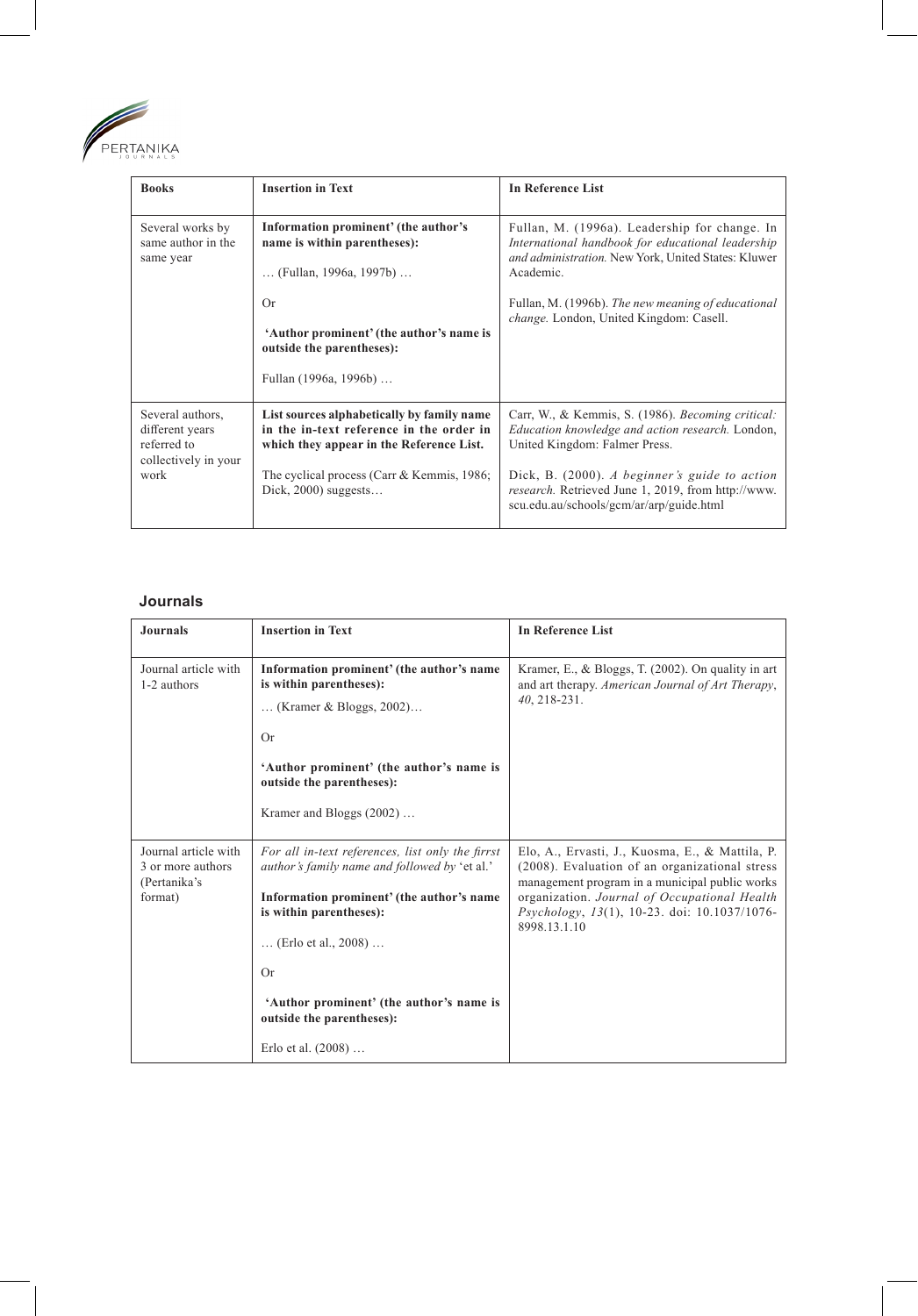

| Journal article with<br>$6 - 7$ authors                | For all in-text references, list only the firrst<br>author's family name and followed by 'et al.'<br>Information prominent' (the author's name<br>is within parentheses):<br>(Restouin et al., 2009)<br>Or<br>'Author prominent' (the author's name is<br>outside the parentheses):<br>Restouin et al. (2008) | Restouin, A., Aresta, S., Prébet, T., Borg, J.,<br>Badache, A., & Collette, Y. (2009). A simplified,<br>96-well-adapted, ATP luminescence-based<br>motility assay. <i>BioTechniques</i> , 47, 871-875. doi:<br>10.2144/000113250                                                                                                                   |
|--------------------------------------------------------|---------------------------------------------------------------------------------------------------------------------------------------------------------------------------------------------------------------------------------------------------------------------------------------------------------------|----------------------------------------------------------------------------------------------------------------------------------------------------------------------------------------------------------------------------------------------------------------------------------------------------------------------------------------------------|
| Journal article with<br>more than 8 or<br>more authors | Information prominent' (the author's name<br>is within parentheses):<br>(Steel et al., 2010)<br>Or<br>'Author prominent' (the author's name is<br>outside the parentheses):<br>Steel et al. (2010)                                                                                                            | Steel, J., Youssef, M., Pfeifer, R., Ramirez, J. M.,<br>Probst, C., Sellei, R.,  Pape, H. C. (2010). Health-<br>related quality of life in patients with multiple<br>injuries and traumatic brain injury 10+ years<br>postinjury. Journal of Trauma: Injury, Infection,<br>and Critical Care, 69(3), 523-531. doi: 10.1097/<br>TA.0b013e3181e90c24 |
| Journal article with<br><b>DOI</b>                     | Information prominent' (the author's name<br>is within parentheses):<br>(Shaw et al., 2005)<br>Or<br>'Author prominent' (the author's name is<br>outside the parentheses):<br>Shaw et al. (2005)                                                                                                              | Shaw, K., O'Rourke, P., Del Mar, C., & Kenardy, J.<br>(2005). Psychological interventions for overweight<br>or obesity. The Cochrane database of systematic<br>reviews (2). doi:10.1002/14651858.CD003818.<br>pub2                                                                                                                                 |

## **Newspapers**

| <b>Newspapers</b>                          | <b>Insertion in Text</b>                          | In Reference List                                                                                                                                                     |
|--------------------------------------------|---------------------------------------------------|-----------------------------------------------------------------------------------------------------------------------------------------------------------------------|
| Newspaper article $-$<br>with an author    | (Waterford, 2007)                                 | Waterford, J. (2007, May 30). Bill of rights gets it<br>wrong. The Canberra Times, p. 11.                                                                             |
| Newspaper article $-$<br>without an author | $\ldots$ ("Internet pioneer", 2007) $\ldots$      | Internet pioneer to oversee network redesign. (2007,<br>May 28). The Canberra Times, p. 15.                                                                           |
| Article in an<br>newsletter                | ("Australians and the Western Front",<br>$2009$ ) | Australians and the Western Front. (2009,<br>November). Ozculture newsletter. Retrieved June<br>1, 2019, from http://www.cultureandrecreation.<br>gov.au/ newsletter/ |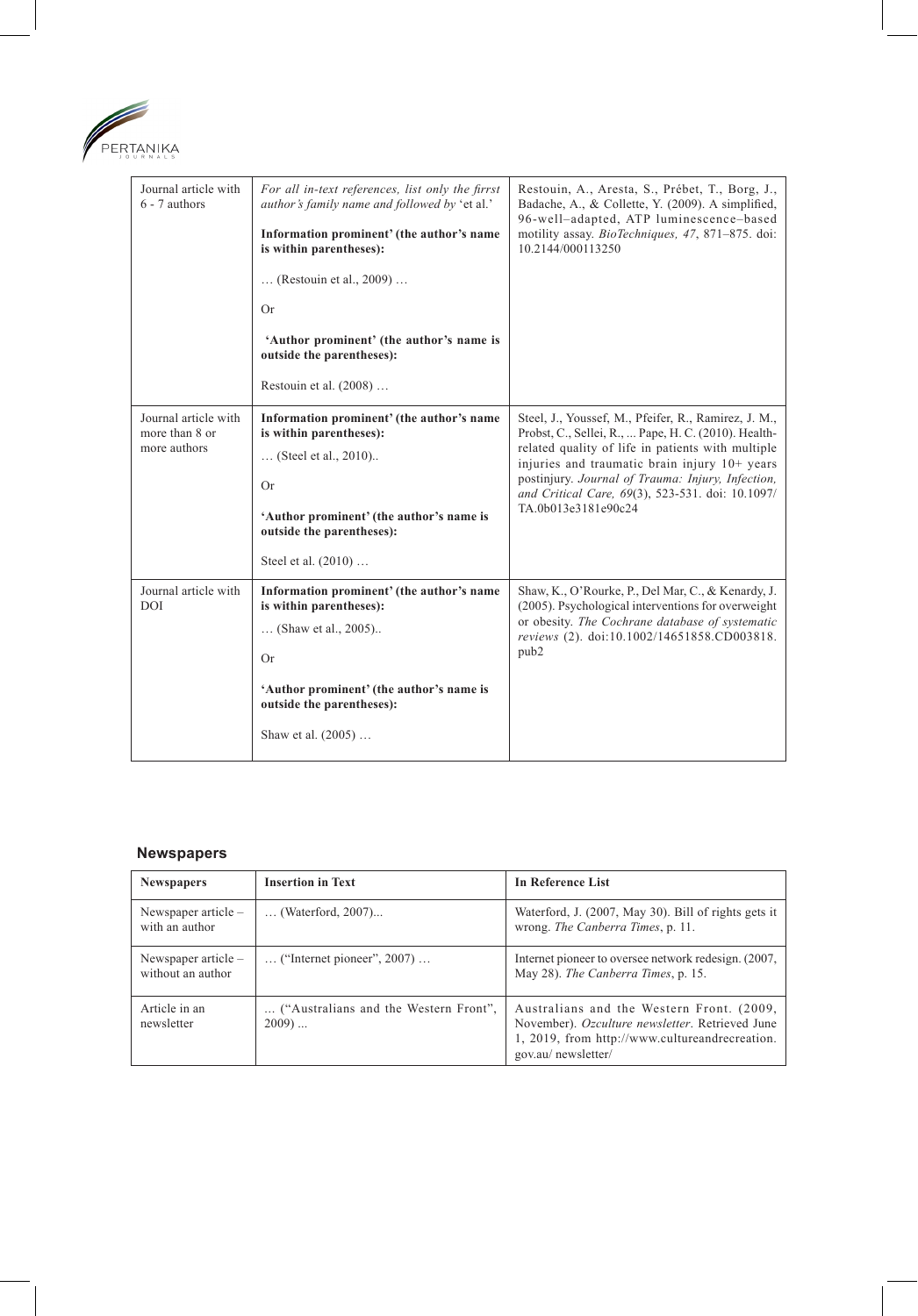

## **Conference / Seminar Papers**

| <b>Conference / Seminar Papers</b>                                                                                                                                                                   | <b>Insertion in Text</b>                                  | <b>In Reference List</b>                                                                                                                                                                                                                                                                                                                                                                              |
|------------------------------------------------------------------------------------------------------------------------------------------------------------------------------------------------------|-----------------------------------------------------------|-------------------------------------------------------------------------------------------------------------------------------------------------------------------------------------------------------------------------------------------------------------------------------------------------------------------------------------------------------------------------------------------------------|
| $Print -$<br>If the paper is from a book,<br>use the book chapter citation<br>format. If it is from regularly<br>published proceedings (e.g.<br>annual), use the Journal article<br>citation format. | $\ldots$ (Edge, 1996) $\ldots$<br>Or<br>Edge $(1996)$     | Edge, M. (1996). Lifetime prediction: Fact or fancy? In M.<br>S. Koch, T. Padfield, J. S. Johnsen, & U. B. Kejser (Eds.),<br>Proceedings of the Conference on Research Techniques<br>in Photographic Conservation (pp. 97-100). Copenhagen,<br>Denmark: Royal Danish Academy of Fine Arts.                                                                                                            |
| Online                                                                                                                                                                                               | $\ldots$ (Tester, 2008) $\ldots$<br>Or<br>Tester $(2008)$ | Tester, J. W. (2008). The future of geothermal energy as a<br>major global energy supplier. In H. Gurgenci & A. R. Budd<br>(Eds.), Proceedings of the Sir Mark Oliphant International<br>Frontiers of Science and Technology Australian Geothermal<br>Energy Conference, Canberra, Australia: Geoscience<br>Australia. Retrieved June 1, 2019, from http://www.ga.gov.<br>au/image_cache/ GA11825.pdf |

#### **Government Publications**

| Government<br><b>Publications</b> | <b>Insertion in Text</b>                                                                                                            | <b>In Reference List</b>                                                                                                                                             |
|-----------------------------------|-------------------------------------------------------------------------------------------------------------------------------------|----------------------------------------------------------------------------------------------------------------------------------------------------------------------|
| Government as author              | First in-text reference: Spell out the full name<br>with the abbreviation of the body.<br>(Department of Finance and Administration | Department of Finance and Administration.<br>(2006). Delivering Australian Government<br>Managing multiple<br>channels.<br>services:<br>Canberra, Australia: Author. |
|                                   | [DOFA], 2006)<br>Subsequent in-text reference/s:                                                                                    |                                                                                                                                                                      |
|                                   | Use the abbreviation of the body.                                                                                                   |                                                                                                                                                                      |
|                                   | $\ldots$ (DOFA, 2006)                                                                                                               |                                                                                                                                                                      |
| Government report -<br>online     | First in-text reference: Spell out the full name<br>with the abbreviation of the body.                                              | Department of the Prime Minister and Cabinet.<br>(2008). Families in Australia: 2008. Retrieved<br>June 1, 2019, from http://www                                     |
|                                   | (Department of the Prime Minister and<br>Cabinet [PM&C], 2008)                                                                      |                                                                                                                                                                      |
|                                   | Subsequent in-text reference/s:<br>Use the abbreviation of the body.                                                                |                                                                                                                                                                      |
|                                   | (PM&C, 2008)                                                                                                                        |                                                                                                                                                                      |

### *9. General Guidelines*

**Abbreviations**: Define alphabetically, other than abbreviations that can be used without definition. Words or phrases that are abbreviated in the introduction and following text should be written out in full the first time that they appear in the text, with each abbreviated form in parenthesis. Include the common name or scientific name, or both, of animal and plant materials.

**Authors' Affiliation**: The primary affiliation for each author should be the institution where the majority of their work was done. If an author has subsequently moved to another institution, the current address may also be stated in the footer.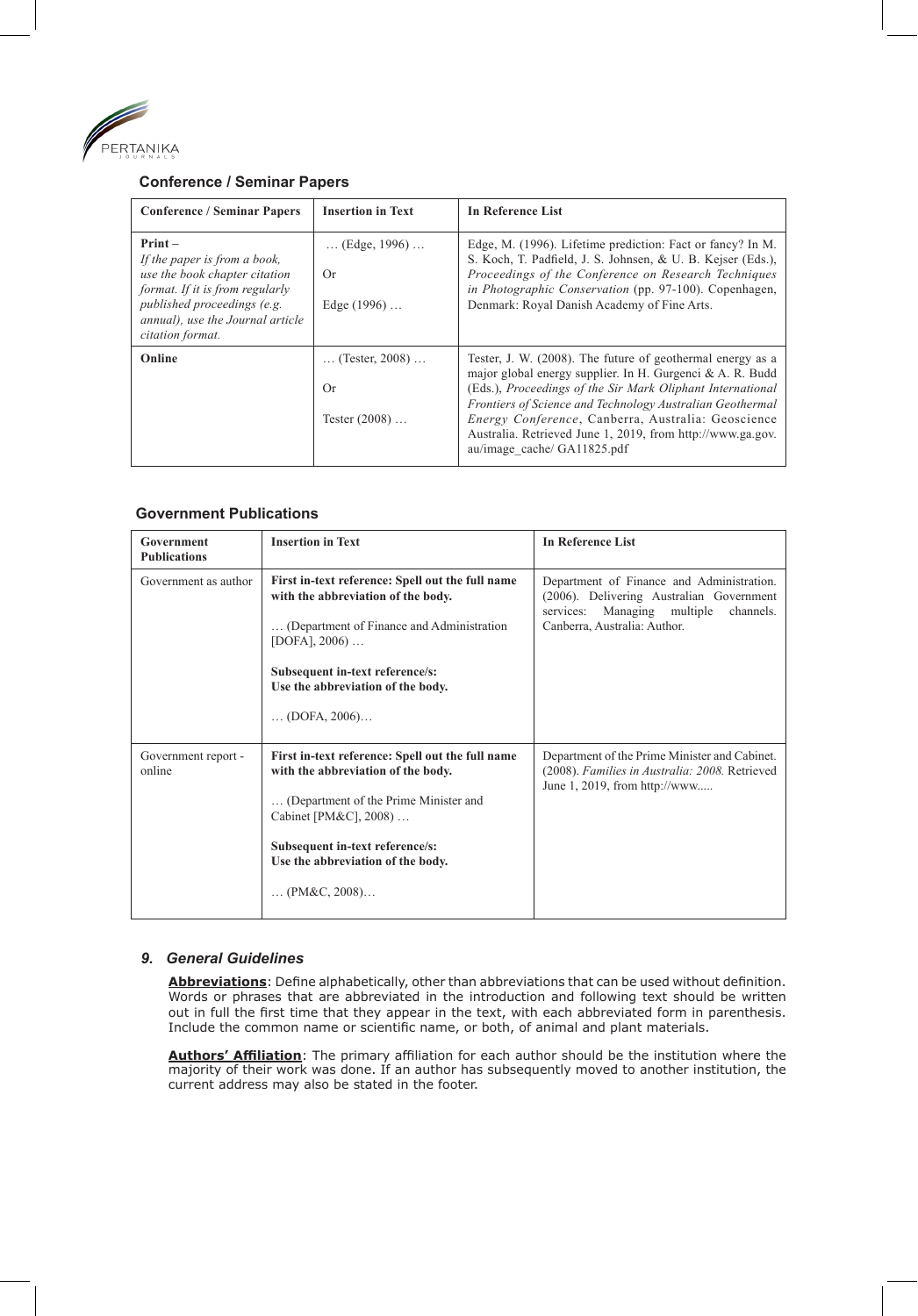

**Co-Authors**: The commonly accepted guideline for authorship is that one must have substantially contributed to the development of the paper and share accountability for the results. Researchers should decide who will be an author and what order they will be listed depending upon their order of importance to the study. Other contributions should be cited in the manuscript's Acknowledgements.

**Copyright Permissions**: Authors should seek necessary permissions for quotations, artwork, boxes or tables taken from other publications or from other freely available sources on the Internet before submission to Pertanika. Acknowledgement must be given to the original source in the illustration legend, in a table footnote, or at the end of the quotation.

**Footnotes**: Current addresses of authors if different from heading may be inserted here.

**Page Numbering**: Every page of the manuscript, including the title page, references and tables should be numbered.

**Spelling**: The journal uses American or British spelling and authors may follow the latest edition of the Oxford Advanced Learner's Dictionary for British spellings. Each manuscript should follow one type of spelling only.

## **SUBMISSION OF MANUSCRIPTS**

All submissions must be made electronically using the **online submission system ScholarOne™**, a web-based portal by Clarivate Analytics. For more information, go to our web page and click "**Online Submission**".

#### **Submission Checklist**

#### 1. **MANUSCRIPT**:

Ensure your MS has followed the Pertanika style particularly the first four pages as explained earlier. The article should be written in a good academic style and provide an accurate and succinct description of the contents ensuring that grammar and spelling errors have been corrected before submission. It should also not exceed the suggested length.

#### **2. DECLARATION FORM:**

- Author has to sign a declaration form. In signing the form, authors declare that the work submitted for publication is orginal, previously unpublished, and not under consideration for any publication elsewhere.
- Author has to agree to pay the publishing fee once the paper is accepted for publication in Pertanika.

*Note:* 

**COPYRIGHT FORM**: Author will be asked to sign a copyright form when the paper is accepted. In signing the form, it is assumed that authors have obtained permission to use any copyrighted or previously published material. All authors must read and agree to the conditions outlined in the form, and must sign the form or agree that the corresponding author can sign on their behalf. Articles cannot be published until a signed form *(original pen-to-paper signature)* has been received.

Visit our Journal's website for more details at http://www.pertanika.upm.edu.my/

## **ACCESS TO PUBLISHED MATERIALS**

Under the Journal's open access initiative, authors can choose to download free material (via PDF link) from any of the journal issues from Pertanika's website. Under "**Browse Journals**" you will see a link, "*Regular Issue*", "*Special Issue"* or "*Archives*". Here you will get an access to all current and back-issues from 1978 onwards. No hard copy of journals or off prints are printed.

Visit our Journal's website at

http://www.pertanika.upm.edu.my/regular\_issues.php for "Regular Issue" http://www.pertanika.upm.edu.my/cspecial\_issues.php for "Special Issue" http://www.pertanika.upm.edu.my/journal\_archives.php for "Archives"